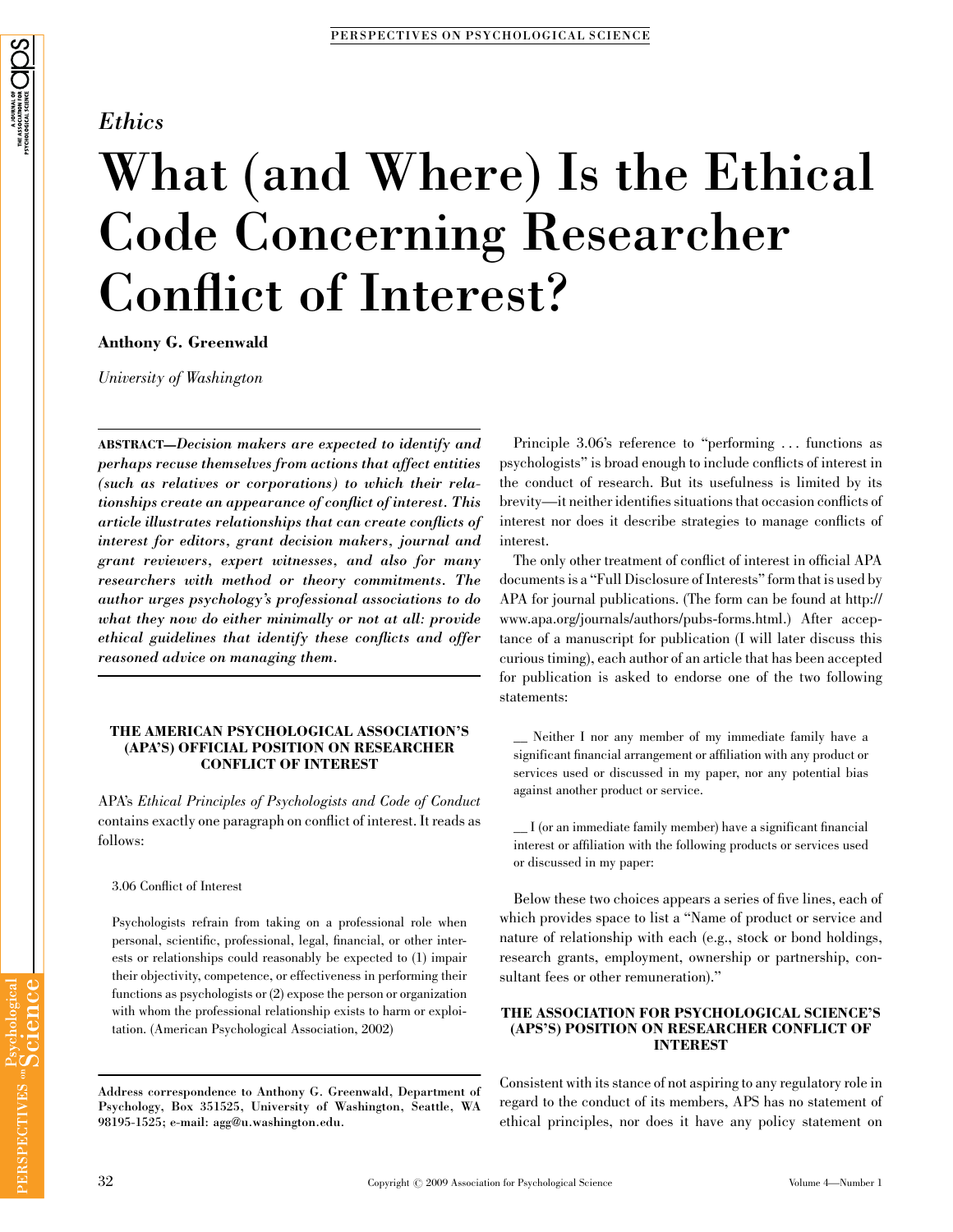conflict of interest. The closest to a statement of policy on conflict of interest in APS documents is a brief informal statement that can be found on a Web page titled ''Contributor FAQ'' (available at http://www.psychologicalscience.org/journals/ps/ faq.cfm), for authors submitting manuscripts to Psychological Science. The statement that can be found there advises submitting authors on how to interpret the journal's invitation to suggest appropriate reviewers.

''. . . editors do not always use the suggested reviewers, because the individuals have reviewed for the journal recently, they are unavailable, their previous reviews have not been sufficiently helpful, or they appear to have a conflict of interest (i.e., suggested reviewers should not be a recent mentor or student, a recent collaborator, or a colleague).''

Many journals have formal or informal policies of this sort, which aim to minimize chances of obtaining a review from someone who has a collegial relation with a submitting author.

#### IS MORE NEEDED?

The remainder of this article describes four scholarly roles that provide opportunities for conflicts of interest that seem (a) obvious and (b) underrecognized. Others may agree with me that it is time for psychology's professional associations to formally recognize at least some of these situations as occasions for conflicts of interest that deserve explicit treatment in ethical codes.

#### Role 1: Gatekeeper

Not long after becoming a journal editor, I became aware of an extraordinary power afforded by my position as editor. It was not the obvious power of accepting or rejecting articles. Rather, it was the power to control an editorial decision by choosing reviewers. Within a few years (seeing a thousand or so reviews), I had come to know many of the available reviewers well enough to predict their likelihood of recommending acceptance or rejection for almost any submitted manuscript that I might send to them. The strongest basis for this prediction was my knowledge of whether the conclusions of the submitted manuscript agreed or disagreed with the reviewer's published findings or theories. Somewhat weaker as a basis for prediction was my knowledge of the reviewer's base rate of recommending acceptance versus rejection.

I was sure that conflict of interest stemming from agreeableness of the article's conclusions to the reviewer was as true of me when I was reviewing for other journals as it was of those whom I asked to do reviews. An obvious remedial strategy was to try to balance the set of reviewers I selected for any article by trying to match a reviewer who was likely to oppose the manuscript's conclusion with one likely to favor it. I indeed tried to do that, but I wonder if I performed this balancing act well when I was inviting reviews for a paper that had a conclusion with which I might agree or disagree.

Suggested ethical response: An editor should not take an action role on a manuscript that in any way implies agreement or disagreement with his or her own published theoretical views or empirical conclusions. This suggested policy can be difficult to implement, because it may require that an action role be passed to someone who may not be the journal's strongest expert on the manuscript's topic. These same considerations apply to those who manage the review processes for research grant applications.

#### Role 2: Reviewer

The possibility of reviewers experiencing conflict of interest due to their relationships with authors of reviewed manuscripts is well recognized. However, it is also inconsistently treated by all involved. Many reviewers make the inappropriate assumption that editors are omniscient about their (reviewers') potential conflicts of interest. Therefore, when they receive a manuscript for review they may inappropriately assume that the editor was aware of their potential conflict and nevertheless sent them the manuscript for review—thereby concluding that they had no problematic conflict. A second problem: There is no consensus on the types of author–reviewer relationship that might produce conflict of interest. In reading Psychological Science's list (quoted above) of author–reviewer relationships that have the potential for conflict (''a recent mentor or student, a recent collaborator, or a colleague''), I wondered why the list was limited to recent mentors, students, and collaborators. Also, should the reference to "colleague" be assumed to refer only to a current colleague? And what about relationships not mentioned in the list—such as a relative or a good friend with whom one has never been either a colleague or a collaborator? If these cases are not troublesome enough, then consider the possibility of conflict that arises when a reviewer receives a manuscript for which author identity has been removed. This is a circumstance in which the reviewer may be asked, unknowingly, to review the work of a person for whom there exists an obvious potential conflict of interest.

Suggested ethical response: The simplest response is to return a manuscript or grant proposal without review whenever there is a basis for suspecting the appearance of conflict of interest. (This includes the case of blind review when the unidentified author might be a person in a conflict-prone relationship.) But this simplest policy may not be the wisest policy. The policy is especially problematic when the only competent reviewers are ones with potentially biasing conflicts of interest. It should therefore be permissible to proceed with a review in the case of such conflicts, but only when one (a) makes the editor aware of the potential conflict and (b) is willing to preface the review both with reviewer self-identification (i.e., making the review nonanonymous) and description of the potential conflict. This allows both the editor and the author to be fully aware of the reviewer's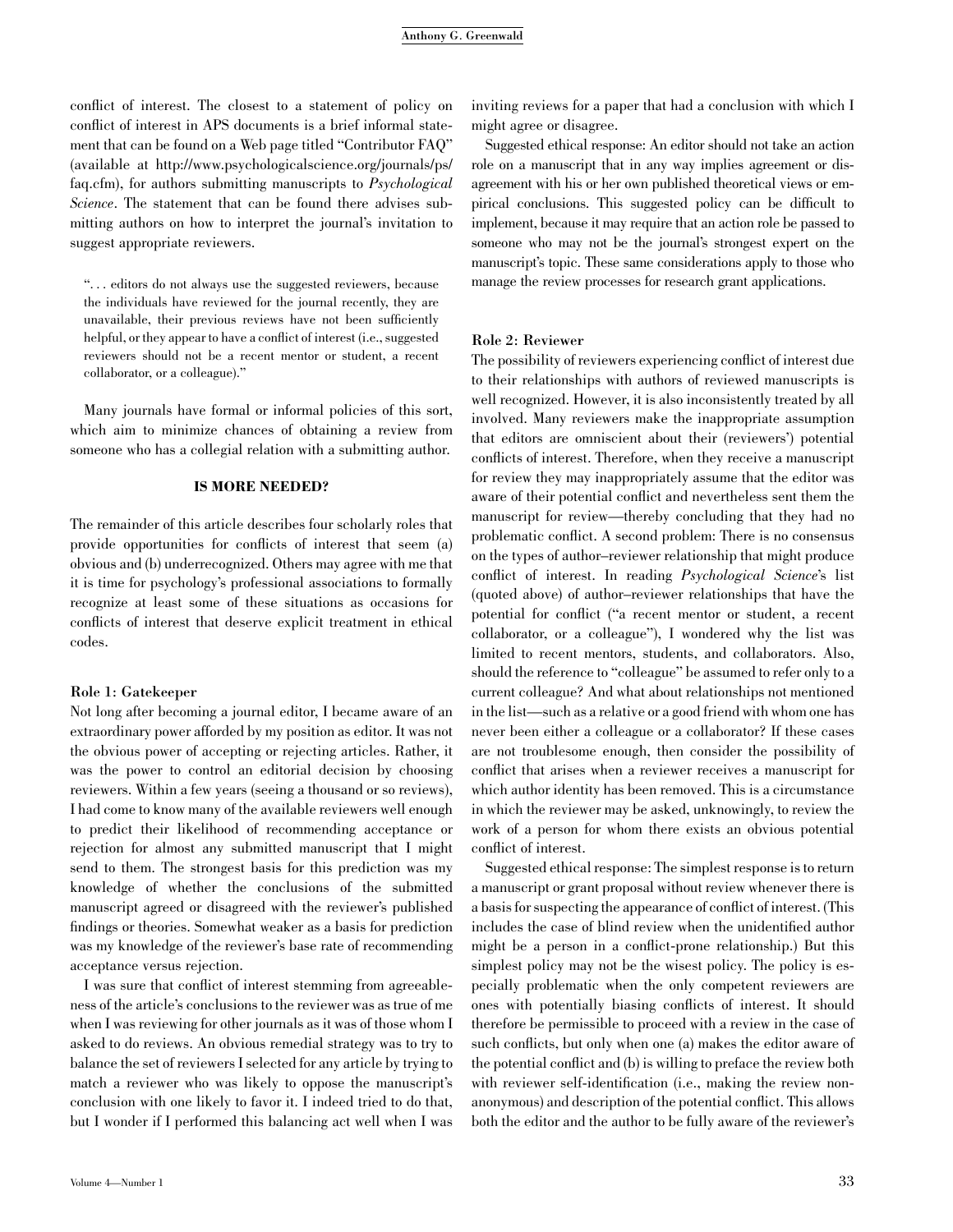potential conflict of interest. Openly acknowledging a potential conflict in this fashion seems the appropriate analog to the use of a footnote in a published article to describe possible conflicts of the types described in APA's ''Full Disclosure of Interests'' document.

#### Role 3: Expert Witness

Scientists may provide expert legal testimony in court cases involving evaluation of eyewitness evidence, employment discrimination, recovered memory, and mental competency, among other topics. These expert opinions typically make arguments that cite published research. The very substantial fees that are available for such expert testimony undeniably create the appearance of a possible conflict of interest whenever such testifying scientists submit articles that make empirical or theoretical arguments in support of the positions for which they may be paid to testify. Similar potential conflicts exist when these expert witnesses submit grant proposals for research that can support the testimony they have given or will give. At this writing, no professional organizations of psychologists have adopted policies that call for revelation of these potential conflicts of interest.

Suggested ethical response: A report of potential conflict of interest associated with expert witness service could routinely be requested of authors in submitting testimony-relevant articles to journals or testimony-relevant research projects to granting agencies. This report could be brief, and similar to the footnote formats now used by APA and many other professional societies to report potential financial conflicts of interest in published articles.

#### Role 4: Ourselves

Even though it is widely pretended not to exist, there is an important source of conflict of interest that affects virtually all researchers. An early description was offered by geologist T.C. Chamberlin (1890/1965) when he eloquently (but also with now-recognized sexist language) characterized the warmth that many scientists feel toward their own theories:

The moment one has offered an original explanation for a phenomenon which seems satisfactory, that moment affection for his intellectual child springs into existence; and as the explanation grows into a definite theory, his parental affections cluster about his intellectual offspring, and it grows more and more dear to him, so that, while he holds it seemingly tentative, it is still lovingly tentative, and not impartially tentative. ... There is an unconscious selection and magnifying of the phenomena that fall into harmony with the theory and support it, and an unconscious neglect of those that fail of coincidence. The mind lingers with pleasure upon the facts that fall happily into the embrace of the theory, and feels a natural coldness toward those that seem refractory. Instinctively, there is a special searching-out of phenomena that support it, for the mind is led by its desires.

There springs up, also, an unconscious pressing of the theory to make it fit the facts, and a pressing of the facts to make them fit the theory. (p. 755)

The feelings that Chamberlin so eloquently described are also identified by the blander label, confirmation bias. Here are two symptoms of a researcher's confirmation bias: (a) discarding, unreported, sets of data that do not support a theory in which one is invested, and (b) reporting, as if it were one's total research effort, a selected subset of one's research findings—including only the findings that support one's theory, while omitting those that do not. Either of these forms of selectivity has the obvious risk of overlooking important findings, and each can lead to unjustifiably inflated claims for generality of reported findings.

Suggested ethical response: Do not do these things! If discarding or not reporting unsupportive data were treated as inappropriate in ethical codes, it might be more difficult for students and laboratory supervisors to persuade one another that portions of the data they have collected should be suppressed.

#### CLOSING THOUGHTS

Question When is the time to acknowledge potential conflicts of interest? APA now asks for a description of an author's potential conflict of interests only after the editorial processing of a manuscript is complete. Would it not be more appropriate for these to be reported at the time of submitting a manuscript or grant proposal? Why should reviewers and editors not be aware of these potential conflicts when they are providing their reviews and decisions?

Question What should be done when the only potential conflict comes from a manuscript or proposal agreeing or disagreeing with the invited reviewer's theories or findings? This conflict does not presently prompt reviewers to decline to provide a review. And there may be few occasions on which the requested reviewer should decline. Nevertheless, this is a situation of which both editors and authors should be aware. Until quite recently, I did not regard this conflict as one needing any acknowledgment. However, I recently concluded that it was a minor cost to me and a useful gain to the reviewing process if I identified myself as reviewer whenever I reviewed something that either favored or conflicted with my published work. An alternative would be to acknowledge this basis for conflict at the beginning of an anonymous review.

Bottom line—there are two justifications for acknowledging all potential conflicts of interest. First, it feels like the ethically right thing to do. Second, it should increase the efficiency of any scientific discipline in producing replicable findings and generalizable theories.

Acknowledgments—The author is an officer of Project Implicit, Inc., a nonprofit corporation that has made it part of its scientific mission ''[T]o develop and deliver methods for investigating and applying phenomena of implicit social cognition, including especially phenomena of implicit bias